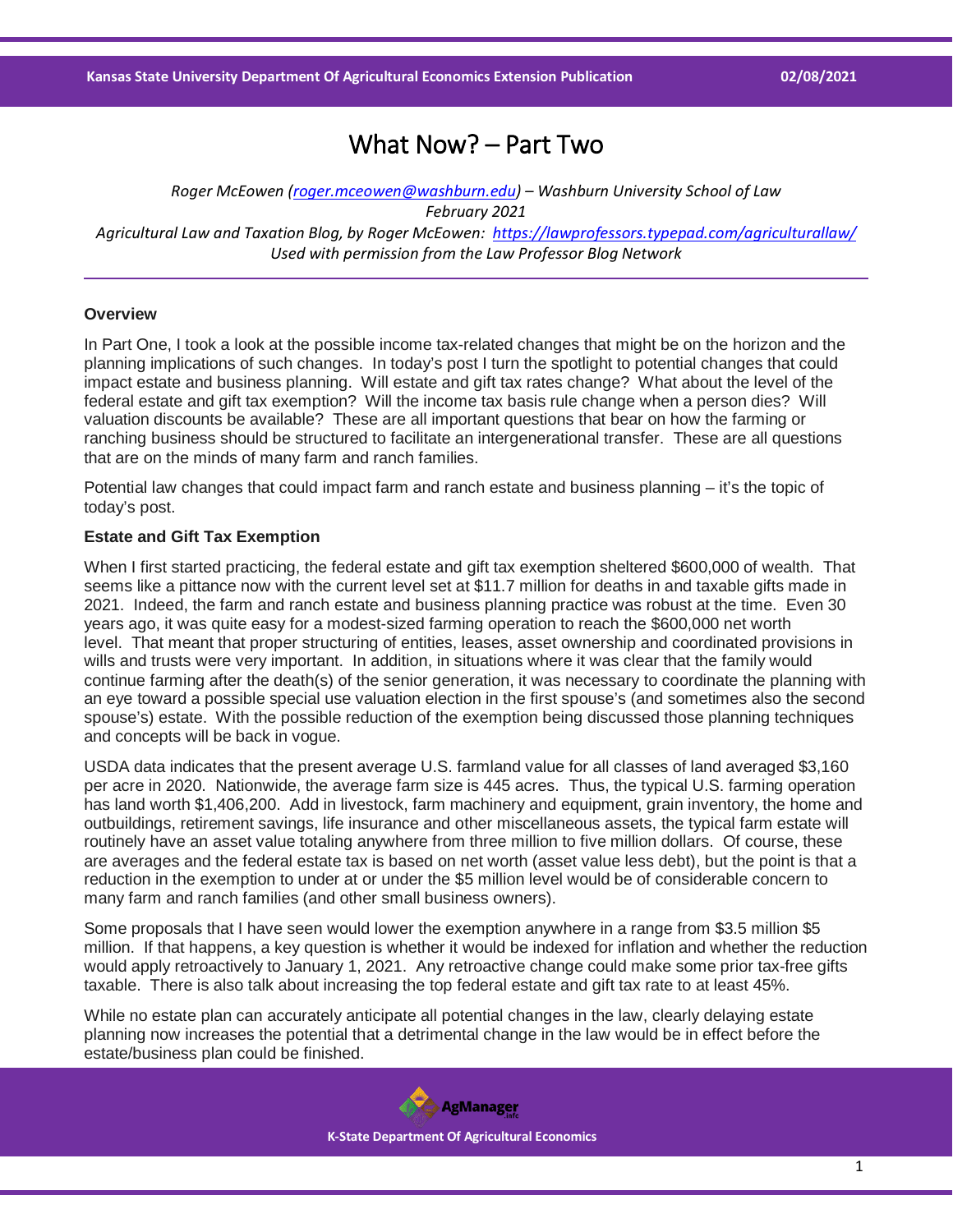**Planning strategies.** So, what might be some strategies that could be employed right now? What's the most efficient way to use the current exemption amount?

• **Various types of trusts.** Gifting property to an irrevocable trust containing a disclaimer provision provides needed flexibility to adjust for changes in the exemption level. It can also be used to shift income among beneficiaries. The trust can be carefully drafted to give the grantor limited access to trust assets while simultaneously protecting trust assets from creditor claims and/or and IRS claim that the trust assets should be included in the grantor's estate.

For some assets, a better approach may be to have the owner borrow against them and gift the cash to a trust. This was an approach that was used in prior years when the exemption was much lower. The loaned funds are then gifted to a trust and covered by the exemption so that no gift tax occurs. The leveraged asset remains in the estate but with debt against it. The result is that the taxable value of the decedent's estate is reduced.

- **Valuation discounting.** A common estate/business planning technique when the exemption was much lower than its present level was to utilize various valuation discounting approaches with respect to interests in entities. Such discounts from fairy market value can be achieved to reflect the owner's minority interest in an entity as well as the fact that the interest is in an entity that is not publicly traded and, as a result, lacks marketability. A \$10 million interest, therefore, may be able to be valued in the decedent's estate with a discounted value of \$8 million, for example, to reflect that the decedent only owned 30% (as an example) of a small, closely-held farming or ranching operation. The IRS has routinely attacked valuation discounting, and the regulations on the matter that were frozen during the Trump Administration now will likely come back. If so, valuation discount planning may become unavailable.
- **GRAT.** One popular estate planning technique for the higher-valued estates has been the use of a grantor-retained annuity trust (GRAT). With this approach, the grantor transfers assets to a trust in return for an annuity. As the trust assets grow in value, any value above the specified annuity amount benefits the grantor's heir(s) without being subject to federal gift tax. Of course, if the exemption is lowered, more estates will be in the "high-value" category and the GRAT technique could be even more widespread in use. Unfortunately, there are discussions that up to 25 percent of the value of assets transferred to a GRAT would be taxed. If that occurs, the GRAT technique would go by the wayside.
- **Retroactive change.** A retroactive change in the estate/gift tax exemption would pose special problems. One effect could be that a taxable gift covered by the current \$11.7 million exemption would now be taxable to the extent it exceeds the new, lowered exemption level. This effect can be avoided with a special type of marital trust (assuming that the transferor is married) coupled with an election (known as a "QTIP" election). This would involve some guessing as to what the new (lower) exemption level would be. The election ideally would be made on only with respect to the value of enough property such that the balance could remain exempt from estate tax as covered by the new (lower) exemption

**AgManager K-State Department Of Agricultural Economics**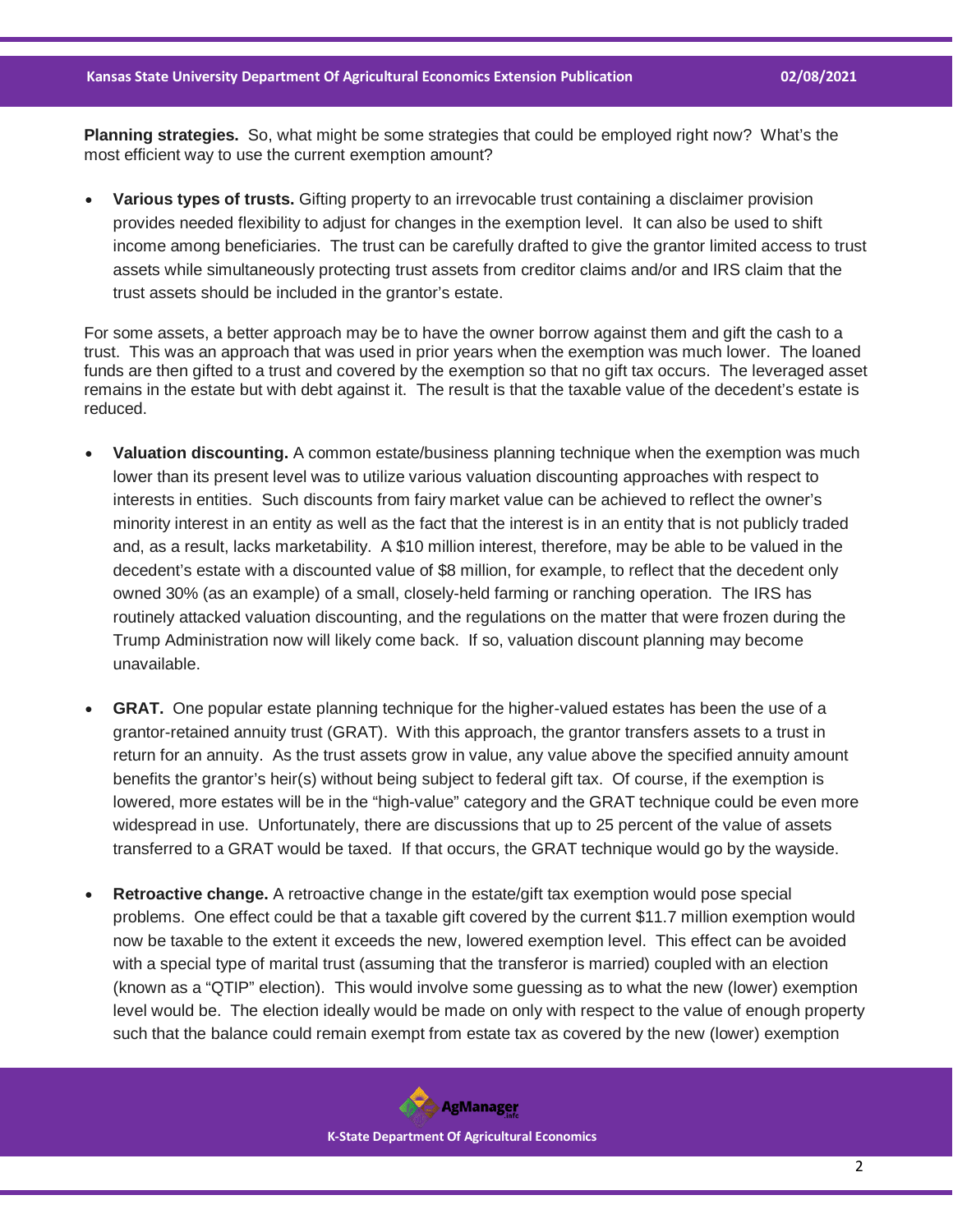amount. For large estates where both spouses utilize this technique, the "reciprocal trust doctrine" would need to be avoided.

Another way to potentially combat a retroactive reduction in the exemption is to incorporate formula language in a trust that sets forth the value of property gifted to the trust. Often this approach is used when gifting fractional interests in an entity (such as a limited liability company) to the trust. The formula language must be drafted with precision. For example, in *Wandry v. Comr., T.C. Memo. 2012-88*, formula clause language was upheld as valid because it caused the transfer of percentage interests to the donees equal in value to the amounts set forth in the associated gift documents (i.e., dollar amounts) rather than fixed percentage interests. But, in *Nelson v. Comr., T.C. Memo. 2020-81,* the tax court determined that the formula clause language was ineffective because it resulted in the transfer of fixed dollar amounts resulting in a substantial gift tax deficiency.

Disclaimer language in trust instruments can also be used to allow flexibility to deal with a retroactive change in the exemption level. *[I.R.C. §2518.](https://casetext.com/statute/united-states-code/title-26-internal-revenue-code/subtitle-b-estate-and-gift-taxes/chapter-12-gift-tax/subchapter-b-transfers/section-2518-disclaimers?ref=ArRBZs!ILTBQh)* A disclaimer is a renunciation of rights to property that would otherwise pass to the person if they didn't exercise their right to disclaim receiving the property. There are also ways to create what I would call a "defective" disclaimer to deal with the issue of retroactivity. Again, it's a very complex matter that requires clear and precise drafting.

## **Other Potential Changes**

**GSTT.** There is additional buzz about imposing the current generation-skipping transfer tax (GSTT) on certain "perpetual" or long-term trusts periodically. For most people, this would be a minor issue.

**Present interest gifts.** One proposal is to cap the present interest exclusion for gift tax purposes to \$20,000 per donor. Presently, a person can give up to \$15,000 to a donee annually (on a cumulative basis) and incur no gift tax. There is no limit on the number of donees under current law. Restricting the provision to \$20,000 per donor annually would be a substantial restriction on the ability to make non-taxable gifts. This would be a significant change by itself, but when combined with a lower estate tax exemption, such a change would be monumental. Tax-free gifting techniques have long been used as an estate tax minimization strategy. That would change if this provision were to become law.

**Income tax basis.** This is the "monster" in the room. Currently, an asset that is included in a decedent's estate at death for tax purposes receives an income tax basis in the hands of the heir(s) equal to the fair market value of the asset at the time of death. *[I.R.C. §1014.](https://casetext.com/statute/united-states-code/title-26-internal-revenue-code/subtitle-a-income-taxes/chapter-1-normal-taxes-and-surtaxes/subchapter-o-gain-or-loss-on-disposition-of-property/part-ii-basis-rules-of-general-application/section-1014-basis-of-property-acquired-from-a-decedent?ref=ArRBZs!dnpmbZ)* This is commonly referred to as "stepped-up" basis. Thus, if the heir were to sell the asset capital gains tax for the heir would be computed as the difference between the selling price of the asset and the value at the time of the heir inherited the asset. For an asset that is sold shortly after inheritance, the capital gains tax is likely to be minimal to none. If the stepped-up basis rule were to be eliminated, the heir would receive the decedent's income tax basis. For farmland that the decedent owned for many years, for example, that basis could be much lower than the date-of-death value. That would be particularly the case if the decedent had received the farmland by gift, receiving the donor's income tax basis in the farmland at the time of the gift. The result would be heir's being hit with large capital gains tax, or simply refusing to sell the land (if possible) and creating a "lock-in" effect with respect to certain assets. To make matters worse, there is even talk of imposing a capital gains tax on the appreciated value at the time of death, rather than at the time the heir sells the inherited property that has appreciated in value.

A change in the income tax basis rule would substantially impact estate and business planning. This is particularly true with respect to farm and ranch estates where many assets have a low basis – either from being owned for many years or because of income tax planning strategies that have substantially diminished or eliminated the basis in assets.